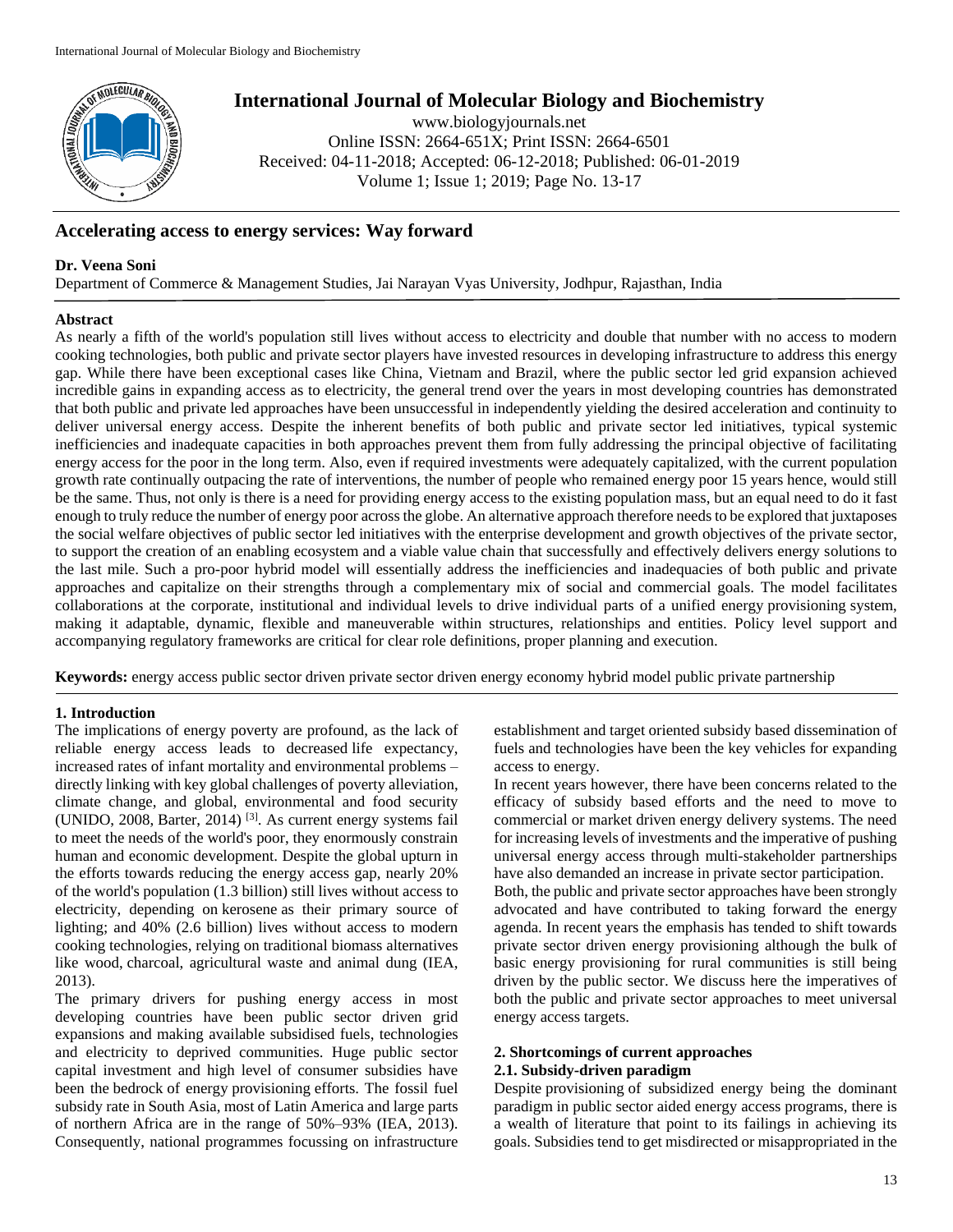absence of strict monitoring. For instance, a study in rural Zimbabwe observed that subsidies were inefficient, failing to make energy affordable for the poor (Dube, 2003)  $[14]$ . On the other hand, in some cases, the benefits of subsidies are significantly higher for the non-poor households than the poor households (Kebede, 2006). Gangopadhyay *et al*. (2005) [16] noted that removing subsidies will affect affluent households the most, and poor households the least. In essence the subsidies may worsen the deprivation of poor for whom they are intended, particularly if they are misdirected, misused and misappropriated as is the case in subsidisation of kerosene and LPG in India. It has been observed that subsidies economically devalue products for both the sellers and the buyers, sending wrong price signals to the market (Rotenberg, 2006). Energy subsidies can lead to market distortions resulting from infrastructural and institutional deficiencies (Bazilian and Onyeji, 2012)  $[5]$ , and may have negative impacts on markets when reduced or removed. If subsidies benefit only a selected group of suppliers, the market tends to be monopolistic, disfavouring suppliers who cannot avail of the subsidy (Corden, 1967) [12]. Consequently, some private players are inhibited from entering the market due to lack of willingness to pay for the actual cost of the service (Vine, 2005). Attending to recurring maintenance requirements and having the managerial and technical skills to operate energy delivery systems is essential for their long-term sustainability. However, development assistance to the energy sector has been mainly directed towards fixed capital assets, with comparatively small amounts earmarked for maintenance and capacity building (Kozloff and Shobowale, 1994).

Once started, the volume of subsidies grows year after year, unless unchecked by robust governance mechanisms. Problems like electricity leakage due to unmetered supply, theft of power and rise in consumer size contribute to a progressive increase in subsidies year after year (Bhattacharyya, 2012). Top-down subsidies to grid-connected electricity has also imposed severe restrictions on popularization of rural off-grid electrification, which are mainly operated at the level of the village community by local institutions (Palit and Chaurey, 2011)<sup>[11]</sup>.

## **2.2. Market-led paradigm**

The intended benefits of bringing in efficiencies and promoting sustainability through private participation for energy access often gets defeated due to efforts to increase profit margins through tariff enhancement and focusing on areas that provide quick and high returns. Consequently, governments have had to suppress arbitrary increases by strict regulation to keep electricity affordable on the principle that supply of electricity was an essential social service (Haanyika, 2006), limiting further investments by private entities. As commercial or privatized utilities focus on profits, they tend to be less interested in supply of electricity to non-profitable rural areas (Kessides, 2004). Provision of electricity in rural areas would be most beneficial when there is adequate physical and social infrastructure to make best use of the available power (WEC, 1999). However, in most cases, private players are compelled by governments to engage in rural electrification on political or equity considerations without focusing on basic infrastructure for power generation and distribution, rendering the projects unsustainable in the long run (Haanyika, 2006). Some of the other barriers to rural electrification in developing countries by private companies

include limited financing, high cost of distribution, poor demand and over-dependence on public funds for meeting the cost of capital (Ramasedi and Ranganathan, 1992). Decentralized and renewable energy projects have long gestation periods with low returns on investments, making investments in such technology viable only for large corporations (Bhattacharya and Kojima, 2012)  $^{[7]}$ . Large initial investments in infrastructure, manpower and technology limit the role of small and medium private enterprises, unless there is provision of lowrisk finance or financial support.

Private entrepreneurship in rural areas has also emerged as a bottom-up approach to commercialization of energy service provisioning. However, the track record of such enterprises to manage business viably and provide efficient after-sales service has been dismal due to a variety of resource and capacity limitations. Examples from Zimbabwe (Mulugetta *et al*., 2000), South Africa (Karottki and Banks, 2000), Bangladesh (Barua, 2000) [3] and Sri Lanka (Gunaratne, 1994) of such enterprises demonstrate how such enterprises collapse due to lack of external support, low profit margins, poor technical skills, lack of finance and poor infrastructure.

## **3. Transitioning to hybrid models**

As seen from the discussion above, both subsidy-driven and commercial paradigms of improving rural energy access have systemic inefficiencies, capacity inadequacies and divergence in results from the overarching goals of facilitating energy access for the poor. At the same time, each paradigm has inherent benefits which may be lacking in the other. The inadequacy of either paradigm to address energy access challenges demands alternative strategies and approaches. Ideally, such strategies should capitalize on the benefits of both subsidy-driven and commercial approaches, through a provident mix of social welfare and commercial viability goals.

Recent literature has pointed to public-private partnerships for expanding energy access in developing nations (Sovacool, Expanding renewable energy access with pro-poor public private partnerships in the developing world 2013) (Mukherjee, 2005, Tumiwa and Rambitan, 2009). Loosely defined, publicprivate partnership (PPP) is a "cooperative institutional arrangement between public and private sector actors" to achieve a common goal, without compromising on personal goals (Hodge and Greve, 2007). In PPP related to infrastructure projects, the public role is generally limited to sponsorship of finance while the private sector is responsible for building and operating the infrastructure (Dewatripont and Legros,  $2005$ )<sup>[13]</sup>. Examples of such partnerships are evidenced by 'build-operate-transfer' and 'build–own–operate–transfer' models of PPP commonly seen in energy and infrastructure projects (ADB, 2007) <sup>[1]</sup>. Hart (2003) states that inefficiencies in PPP projects get exacerbated by conflicts between "quality improvement" motives of the public sponsor and the "cost saving" motives of the private partner, leading to information asymmetry, adverse selection and moral hazards. The success of PPP projects largely depends on the private partner's capacity to internalize life-cycle costs and generate returns from investment (Bennett and Iossa, 2006)<sup>[6]</sup>. Even while quality considerations are of paramount importance in delivery of energy services, public-private partnerships may constrain dynamism between social-welfare mandate of public partners and profitability considerations of private actors due to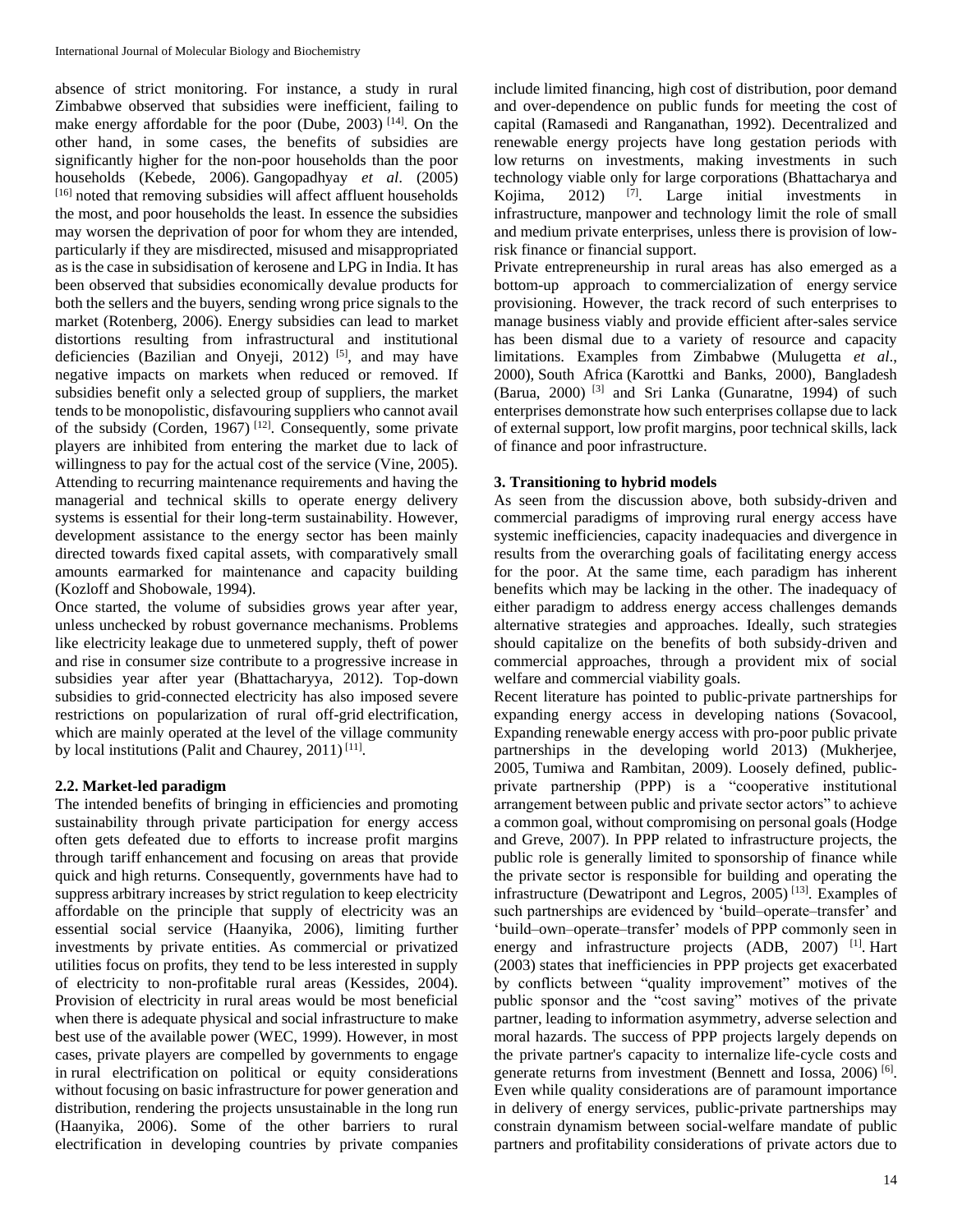enforcement of strict contracts. Delivering quality energy services to the poor may require trade-offs between public and private actor goals, without distorting the relationship equilibrium, and building transparency across partnerships can significantly minimize transaction costs associated with different public private partnership activities.

This necessitates rethinking of the relationships between diverse public and private, and market and non-market actors in energy access programs. Such relationships should try to synchronize and synergize performance-driven operations of private sector players with the funding support and social-welfare mandates of donor agencies and NGOs. The approaches for 'hybridizing' commercial and social objectives have service quality as its core strength, but with a fair amount of flexibility to innovate in terms of the product, service or business relationships. Hybrid business models have to align themselves to the specific circumstances (social, economic, geographical and cultural) of the markets in which they operate.

## **4. Designing pro-poor hybrid models**

The hybrid business model essentially seeks to combine different aspects of the social and commercial approaches in order to maximise effectiveness and efficiency through the involvement of several entities owning and operating different parts of the system, while at the same time providing flexibility and maneuverability within structures, relationships and entities.

#### **4.1. Economic dynamism**

Even though underlying objectives of commercial and noncommercial players may remain constant, there is no barrier or restriction on the economic distribution between the two. What this translates to is, that based on the nature and size of players in the commercial-social mix, the investment contributions remain flexible and change in response to the dynamics of the market and value chain. For instance Lighting a Billion Lives programme of The Energy and Resources Institute that focuses on bringing solar photo voltaic based lighting solutions to energy deprived households was initiated mainly as a grant led initiative wherein 90% capital subsidy was provided to village entrepreneurs to provide fee for service based lighting solutions. Over the years the programme brought in multi stakeholder participation for both the grants portion and the equity component. The programme leveraged government subsidy, corporate social responsibility, citizen contributions to mobilise financial resources to meet part of the capital cost that the entrepreneurs were not in a position to share. The participation of large scale manufacturers, local level entrepreneurs, and financial institutions ensured development of a market value chain to deliver technologies and services to the rural households. Over the years the general trend in the programme shifted from 90:10 grant: equity model to a 60:30:10 grant: equity: debt model. However, the uniqueness of the model was that several grant: equity: debt ratios, depending upon the social economic and geographical context, co-exist with varying levels of participation of multiple stakeholders including government, corporations, civil society organisations on the social side and manufacturer, local entrepreneurs, financial institutions representing the commercial side (Chaurey and Kandpal, 2009, Chaurey *et al*.,  $2012)$ <sup>[10, 11]</sup>.

## **4.2. Information dissemination**

Lack of information is a significant non-financial barrier for acceptance of rural energy technologies. For instance, many rural households using traditional stoves may not be aware of the benefits of adopting an improved cookstove. Consequently, this limits their interest in purchasing an improved cookstove (Lewis and Pattanayak, 2012). Access to information and to training is therefore fundamental to ensure long-term program success. Many stakeholders involved in the off-grid rural electrification project chains do not know how to deal with renewable energies, or may not be used to obtaining and paying for electricity. Hence, education, trainings and information about the benefits of access to energy and of renewables are necessary prior to any project. Civil society organisations have a critical role to play in generating awareness among members of the community which are normally marginalized or ignored by conventional communication channels. In the case of pure market actors, the costs of effectively communicating a message about the benefits can be a difficult barrier to overcome.

## **4.3. Supporting research and development**

Research and development (R&D) is the driving force behind innovation and monitoring of new technological and commercial solutions to energy challenges, which are a crucial and inherent part of hybrid model. This includes specific programs focusing on developing and tailoring products and services for low-income markets, reassessing priorities enabling rapid dissemination of research outcomes, as well as development of new technologies that have applicability in energy access (WBCSD, 2012). This may also include the development of a mechanism for linking and financing basic R&D to applied R&D, both public and private (UNIDO, 2009). This will not only juxtapose social and commercial objectives but will also keep a steady view on the scientific side of solution and technology developments. Further, it will enable interventions to widen their impact by considering environmental, social and development objectives as well.

Innovation can be a driver to help overcome a number of the barriers and challenges in providing affordable energy services to poor consumers profitably and at scale. The variety of innovations for energy access may rely on a range of collaborations and partnerships to develop, produce, distribute and maintain products and services (WBCSD, 2012). Delivery of technology to the 'bottom of the pyramid' population requires imagination in designing institutional models that ensure inclusion of even the socially and economically marginalized sections of the society. Similarly, energy access programs can be strategized in a manner that facilitates business development and social inclusion simultaneously.

Undercutting the end-to-end design of any hybrid model, an accountability framework is crucial and must be built in to enable appropriate governance and check.

## **5. Conclusions and policy recommendations**

Well-designed and stable policies are critical to facilitate multi stakeholder participation in the energy sector and the expansion of access to energy. Policymakers need to focus on prioritizing energy access in national development planning, improving the investment climate and implementing enabling measures to promote the primary energy access solutions (Brew-Hammond, 2010, Pachauri *et al.*, 2012)<sup>[9]</sup>.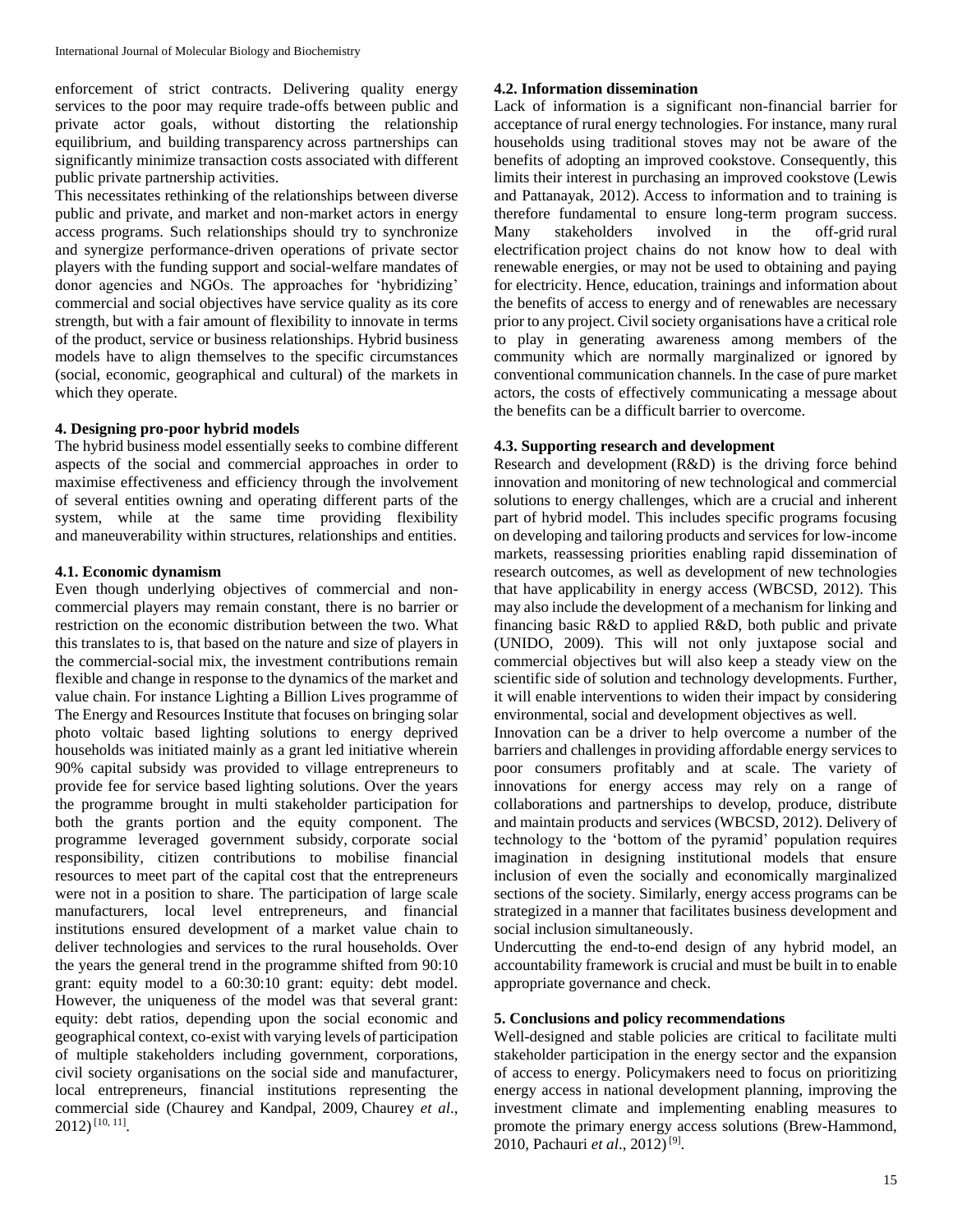Governments need to formulate clear and stable policy and regulatory frameworks that elucidate their political priorities in relation to main grid extension vs. minigrid electrification (Jamasb, 2002). Given the long-term investment perspective needed to develop mini grid projects, private investors' involvement may be deterred if they are not assured that schemes will not be superseded by connection to the national grid—therefore, policymakers need to focus on improving the investment climate and implementing enabling measures to promote primary energy access solutions. They also must define tariff structures that balance the financial sustainability of the sector on the one hand and the consumers' well-being and willingness to pay on the other hand. Tariffs should cover the entire running costs and generate revenues to ensure the operation of the system through its lifetime (SE4All Energy Access Committee, 2014).

## **5.1. Facilitating demand creation through viability gap funding/subsidies/loans**

Energy enterprises will sustain in a market that not only has demand but also the capacity to pay. While the target population may have a need and therefore an associated demand for clean lighting and cooking solutions, there is an affordability gap that inhibits the market to fully develop and operate in a continued manner (Riley, 2014, Fankhauser and Tepic, 2007)<sup>[15]</sup>. Bringing in financial support in the form of viability gap funding, subsidies and loans by tapping into socially driven government programmes and corporate social responsibility initiatives, it is possible to reach out to the poor consumer and shift the cost burden to a third party. This will support the overall existence of a market by making the solution affordable to the end user and creating opportunities for profit making (Sovacool and Saunders, 2014, Ailawadi and Bhattacharyya, 2006)<sup>[2]</sup>.

## **5.2. Facilitating the development of cross sectoral synergies to promote clean energy solutions**

Energy is a pivotal input for overall social and economic development, having observed linkages with sectors of human development such as health, livelihood, education and gender. Emphasising on the role of energy in each of these sectors will help in bringing together a multitude of institutions and agencies working on different sectors of human development together. While multiple institutions and agencies can draw benefits from energy access initiatives, their individual mandates may also be met at the same time.

## **5.3. Creating market value chains involving local enterprise**

Involving enterprise at the village and local level will support the development of a robust energy access value chain by strengthening business relationships, improving market structures. A local enterprise is the best positioned entity to understand the exact nature of end user demand that is crucial for the development and adaptation of the other elements contributing to the value chain (Porter and Kramer, 2011). Assisting the development of local micro and small enterprises also helps overcome constraints of poor market access and low bargaining power. Hence, privatization of the energy value chain should not disregard local micro-enterprises, who are critical for long-term stability of the market ecosystem (Jolly *et al*., 2012). The principle of 'shared value', which involves creating

economic value in a way that also creates value for society by addressing its needs and challenges is one of the most important considerations that need to be taken into account in the entrepreneurial energy delivery model.

## **5.4. Technology development and customization**

Technology customization to suit market needs is essential for developing viable business models. For example, in the area of clean cooking, due to geographic and cultural disparities, it is not possible to have a universal improved cookstove solution that equally addresses and satisfies the need of all end user categories (Lewis and Pattanayak, 2012). Hence, customization of technology that takes into consideration local user behaviour, affordability and user preferences is important for designing successful programs for dissemination of energy products.

## **References**

- 1. ADB (Asian Development Bank), ADB (Asian Development Bank) Public-private partnership handbook. Manila Google Scholar, 2007.
- 2. Ailawadi, Bhattacharyya VS. Ailawadi SC. Bhattacharyya Access to energy services by the poor in India: current situation and need for alternative strategies Nat. Resour. Forum. 2006; 30(1):2-14. Cross Ref View Record in Scopus Google Scholar
- 3. Barter. BarterImproving Global Energy Access: Big Problem, Mini-grid Solution, 2014. https://www.marsdd.com/systems-change/advancedenergy-centre/news/improving-global-energy-access-bigproblem-mini-grid-solution/ Google Scholar Barua, 2000
- 4. Barua Mobilization of Local Entrepreneurship for Delivery of Rural Services: Experience of Grameen Shakti Proceedings National Renewable Energy Laboratory, 2000. Google Scholar
- 5. Bazilian, Onyeji, Bazilian M, OnyejiFossil I. fuel subsidy removal and inadequate public power supply: implications for businesses Energy Policy. 2012; 45(6):1-5 Article Download PDF View Record in Scopus Google Scholar
- 6. Bennett, Iossa. Bennett J, Iossa E. Building and managing facilities for public services J Public Econ. 2006; 90(10- 11):2143-2160. Article Download PDF View Record in Scopus Google Scholar
- 7. Bhattacharya, Kojima, Bhattacharya A, Kojima S. Power sector investment risk and renewable energy: a Japanese case study using portfolio risk optimization method Energy Policy. 2012; 40(1):69-80. Article Download PDF View Record in Scopus Google Scholar
- 8. Bhattacharyya, Bhattacharyya SC. Energy access programmes and sustainable development: a critical review and analysis Energy Sustain. Dev. 2012; 16(3):260-271 Article Download PDF View Record in Scopus Google Scholar
- 9. Brew-Hammond. Brew-Hammond. Energy access in Africa: challenges ahead Energy Policy. 2010; 38(5):2291-2301. Article Download PDF View Record in Scopus Google Scholar.
- 10. Chaurey, Kandpal. Chaurey A, Kandpal TC. Carbon abatement potential of solar home systems in India and their cost reduction due to carbon finance Energy Policy.